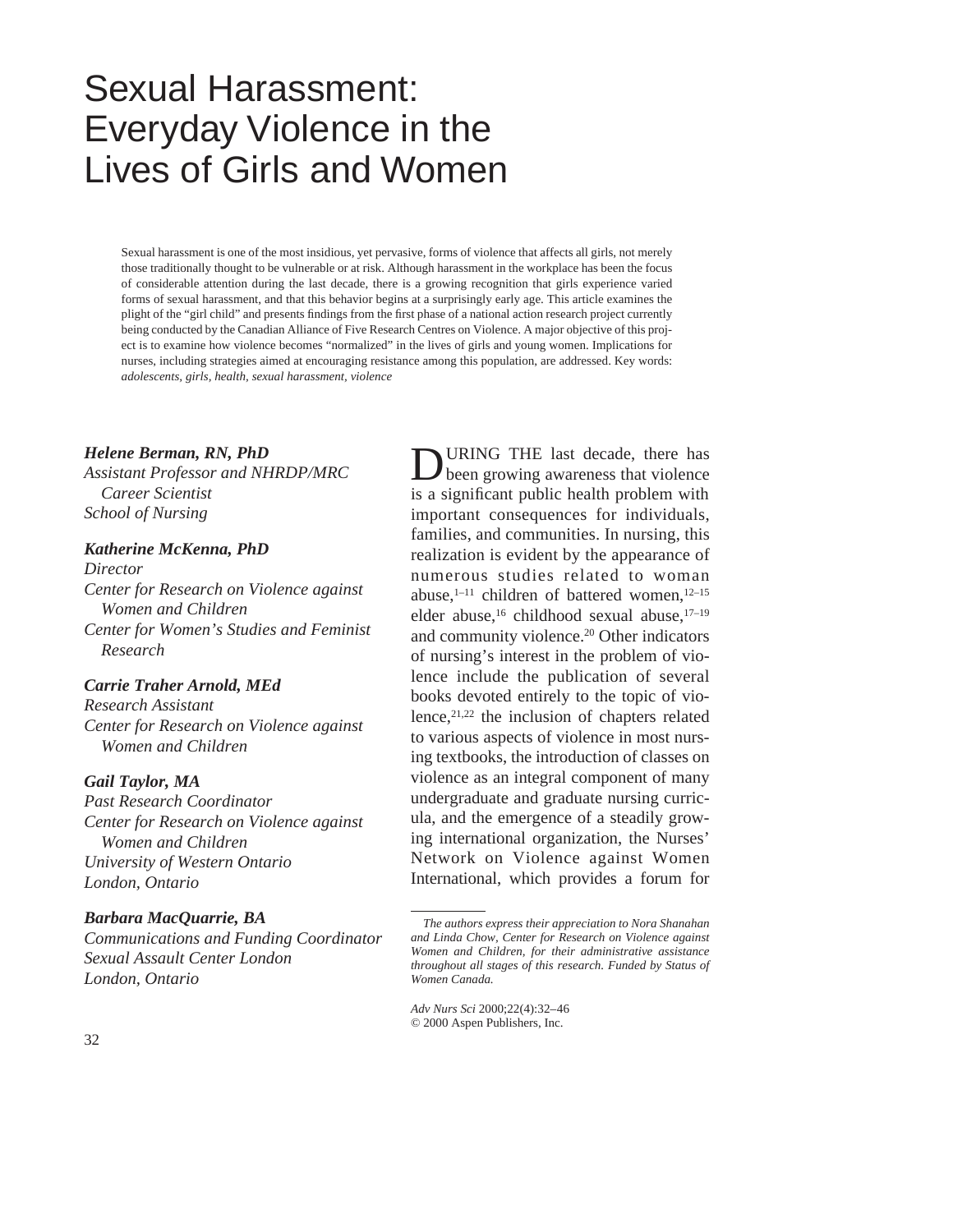nurses to engage in dialogue, reflection, and critique regarding research and programs related to violence. Although it is clear that the nature and complexity of violence necessitate a combined effort among health, social service, community, and legal providers, the critical role of nursing within this constellation is evident. Today there is little question that the topic of violence is a significant issue within the domain of nursing.

As a result of current knowledge and understandings regarding the problem of violence, numerous prevention and intervention programs have been implemented. These initiatives are, without doubt, important. However, they fail to take into consideration the needs of another large group of victims, girls who encounter sexual harassment as a common occurrence in their everyday lives. With few exceptions, research related to girls is subsumed under the broader categories of children, youth, and adolescents. When gender is a central focus of study, the emphasis tends to be exclusively on adult women, with little attention to the issues faced by girls. Because many of the behaviors that are associated with sexual harassment have historically been considered acceptable in many contexts, the problem has generally not been taken seriously. In reality, the effects of this form of violence may be very similar to those suffered by recipients of other, more explicit, types of violence.<sup>23,24</sup>

In recognition of the obstacles and challenges faced by girls and young women today, a multiphased national action research project is currently being conducted by researchers and community leaders from the Canadian Alliance of Five Research Centres on Violence. This alliance comprises five centers across Canada that were

established in 1992 as part of a federal initiative to promote research related to violence against women and children following the 1989 murder of 14 women engineering students in Montreal. The current project, "The Development of a National Action Strategy Aimed at Violence Prevention and the Girl Child," has as one of its goals the development of a national action plan to address the problem of violence as it affects the "girl child." A primary objective is an explication of the diverse ways in which girls and young women are socialized to expect violence in their lives. A second aim of the project is to examine how social policies, legislation, and institutions alleviate, or perpetuate, the problems faced by this population.

The theoretical and methodological perspectives that have guided the conceptualization and implementation of this project are derived from the principles of feminist theory and participatory action research. Assumptions upon which this work is based are:

- Girls and young women are socialized to expect violence in their everyday lives.
- As a result of their socialization experiences, violence becomes "normalized" for girls.
- Violence occurs in both subtle and explicit ways, including psychological, emotional, physical, and sexual.
- Girls from all socioeconomic, racial, geographic, cultural, and ethnic groups are affected by the multiple forms of violence.

Implicit in these assumptions is the assertion that traditional notions of "girls at risk" may not be useful when addressing the topic of violence. Instead, given the pervasive and insidious nature of many forms of violence,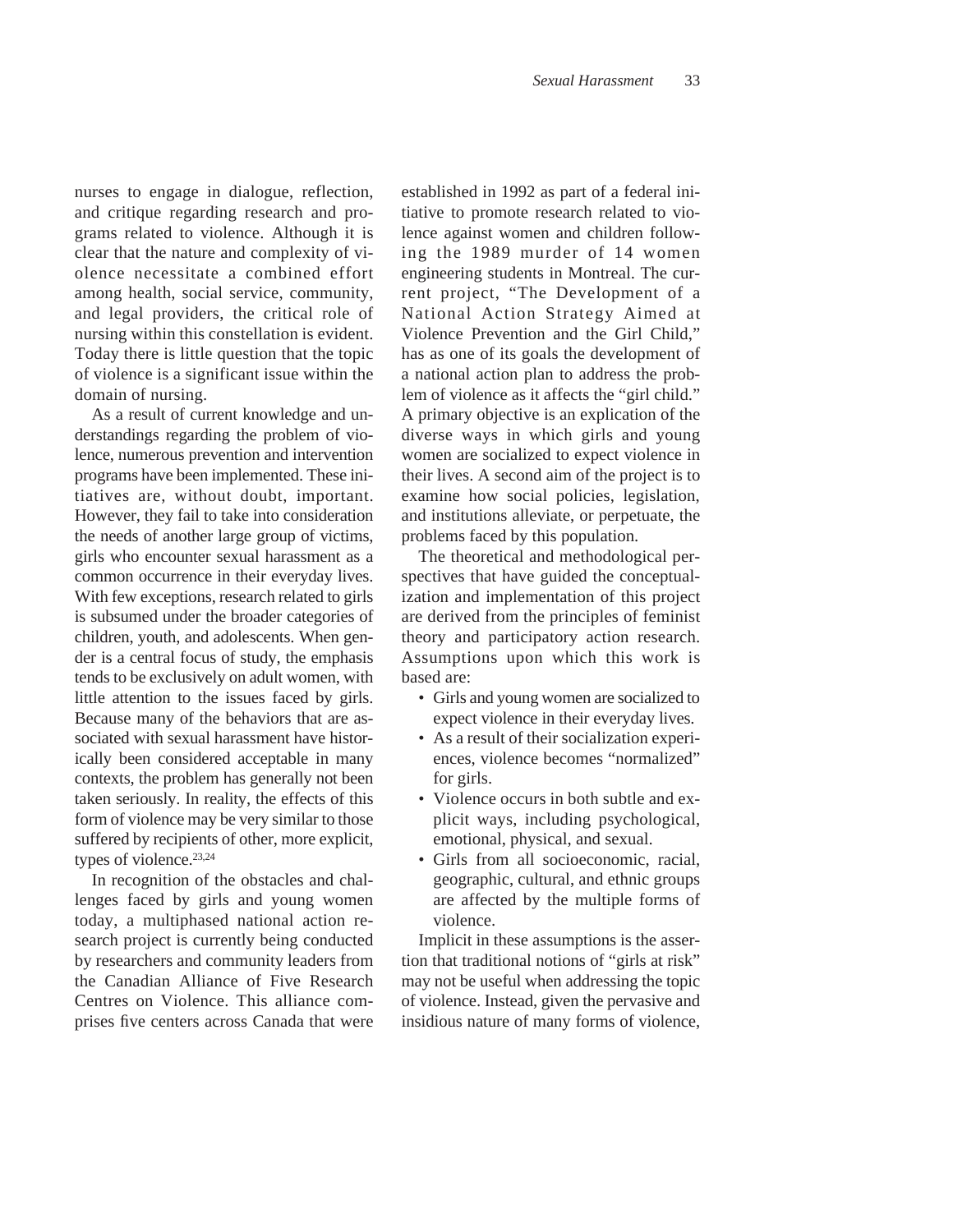including sexual harassment, all girls must be considered to be vulnerable and "at risk."

One facet of this research included focus group interviews that were conducted with girls by each of the five centers. In Ontario, focus groups were conducted throughout the province and included girls from rural and urban areas as well as from diverse ethnic and cultural groups. In addition, focus groups were held with community leaders, researchers, and activists who work in a range of settings with girls and young women.

This article examines the plight of the "girl child" today, with particular attention to the experience of sexual harassment. In order to place the issue into a meaningful context, a historical perspective, which includes a critique of the dominant theories of (male) child development, is presented. Findings from the Ontario focus groups are shared, and strategies aimed at encouraging resistance among girls and young women are addressed.

# **HISTORICAL CONTEXT: THE GIRL CHILD**

Although the effects of gender discrimination on girls have been acknowledged for many years, it was not until the 1980s that girls were put on the international agenda when UNICEF adopted the phrase "the girl child." In recognition of the deprivation of girls as a gendered concern, several international organizations followed suit, proclaiming 1990 "The Year of the Girl Child," and the 1990s as "The Decade of the Girl Child." At the United Nations Fourth World Conference on Women in Beijing in 1995, the plight of girl children was put on the platform as a significant topic for discussion.

The impetus for this movement came initially from women in developing countries throughout the world. During the early stages of this project, members of the research team raised concerns about the phrase "the girl child." Some questioned its relevance to a North American context; others felt that the term was demeaning. Many of us had spent years in the women's movement during the 1970s arguing that girls should be recognized by the term "women," which was considered more respectful. However, as we have learned during the course of this study, there are many languages throughout the world where there is no term for "girl." Instead, child is generically male, and girls and girlhood are concepts that simply do not exist. Even in North American cultures where there are distinct terms for girls and boys, genderbased concerns are often obscured by the more common focus on children and youth. It is in this context that the phrase has come to be used in our research, and it is used throughout this article.

#### **The crash of adolescent girls**

Adolescence is a crucial developmental period for both girls and boys. However, research findings indicate that girls tend to experience more psychological distress than their male counterparts.25,26 Although this observation is disturbing, it is not a recent phenomenon. Earlier this century, Freud spoke about a "fresh wave of repression"<sup>27(p86)</sup> that girls experience during puberty.

*Adolescence is a crucial developmental period for both girls and boys.*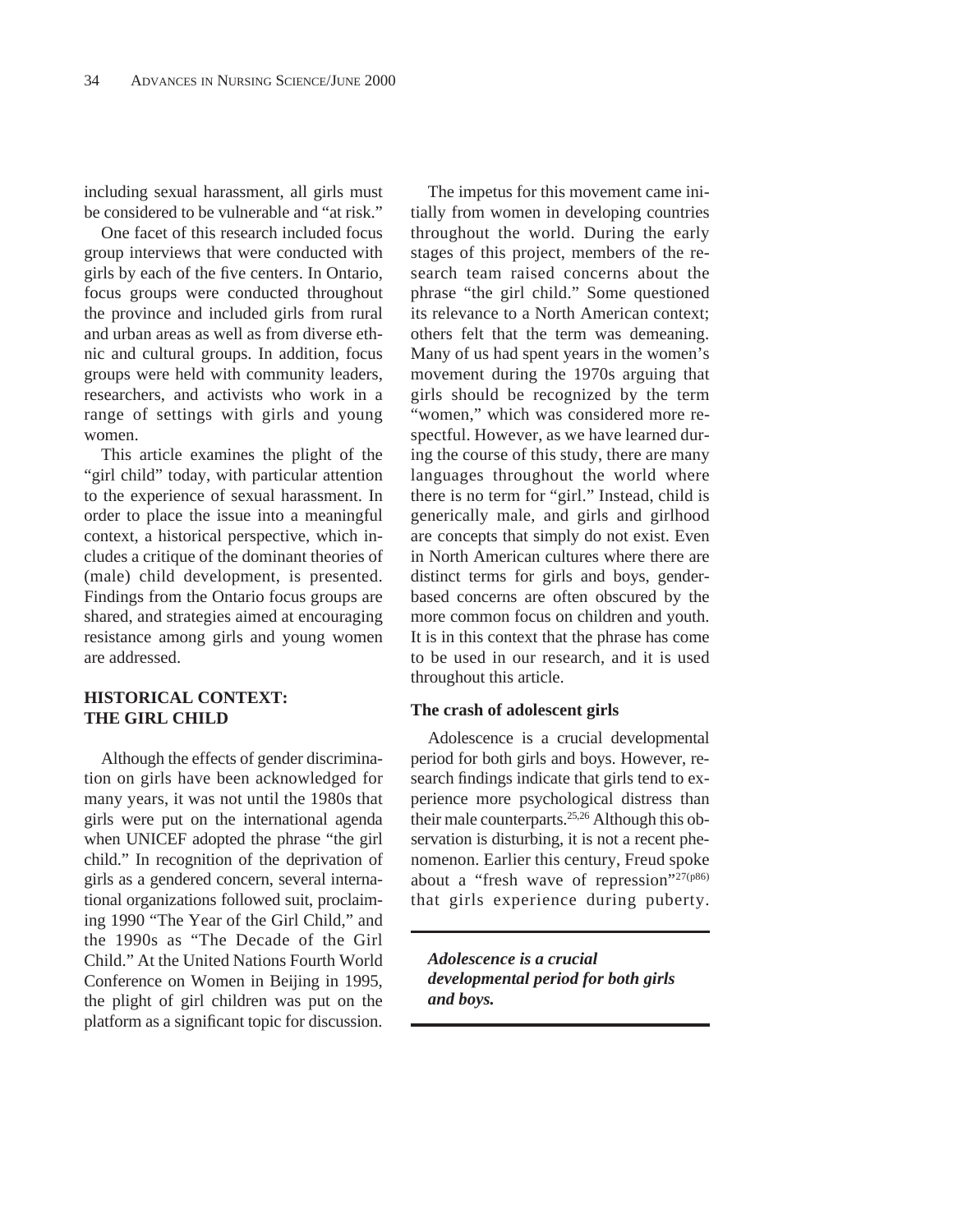Psychoanalysts Horney,<sup>28</sup> Deutsch,<sup>29</sup> and Thompson $30$  spoke of this stage as one of passivity for girls. Horney associated this period with feelings of inadequacy and inferiority due to young women taking on foreign, male-defined values and goals. Deutsch noted that prior to puberty, there is a period of increased activity followed by marked passivity during adolescence. According to Thompson, during adolescence girls experience a "shutting down." For all three theorists, these experiences were perceived as a normative process, understood as a consequence of penis envy and the castration complex.

In recent years, the psychological distress experienced by many girls during adolescence has received considerable attention, especially in the media. A 1990 poll of more than 3000 girls between the ages of 9 and 15, commissioned by the American Association of University Women (AAUW), concluded that girls who had previously displayed confidence and enthusiasm about themselves and the world around them suddenly experienced self-doubt and insecurity.31 Those who had once enjoyed considerable success in academic performance unexpectedly found themselves struggling for recognition and achievement in the classroom.

Pipher, in her book *Reviving Ophelia: Saving the Selves of Adolescent Girls,*<sup>26</sup> aptly illuminates their plight.

Something dramatic happens to girls in early adolescence. Just as planes and ships disappear mysteriously into the Bermuda Triangle, so do the selves of girls go down in droves. They crash and burn in a social and developmental Bermuda Triangle. In early adolescence, studies show that girls' IQ scores drop and their math and science scores plummet. They lose their resiliency and optimism and become less curious and inclined to take risks. They lose their assertive, energetic

and "tomboyish" personalities and become more deferential, self-critical and depressed. They report great unhappiness with their own bodies.(p19)

Various authors have described this phenomenon as loss of voice, $32$  disavowing the self, $33$  and colliding with a brick wall. $25$ Internally, adolescence is a time marked by conflict, self-doubt, and an exaggerated need for approval. Acceptance by peers is paramount and is often sought after at the expense of self-respect. Developmentally, adolescents are searching for an identity, struggling with sexuality and sex-role identification, and developing a value system that will determine their lives.

In an effort to understand the patterns and processes of child development, many theories have been put forth and used widely. Unfortunately, many of the dominant frameworks designed to foster an understanding of child development are fraught with a multitude of androcentric biases and fail to elucidate the uniqueness of growing up male or female.

#### **Theories of (male) child development**

Vandenberg34 described the life phase of childhood as "becoming at home in the world." The way in which children strive to build a sense of coherence out of the family in which they are raised, and the larger society in which they participate, how they learn to "become at home in the world," is a formidable undertaking, even in the best of circumstances. When the child's world includes repeated exposure to violence, as is often the case for girls, the task becomes enormous.

Erickson's eight stages of man delineate developmental crises that must be resolved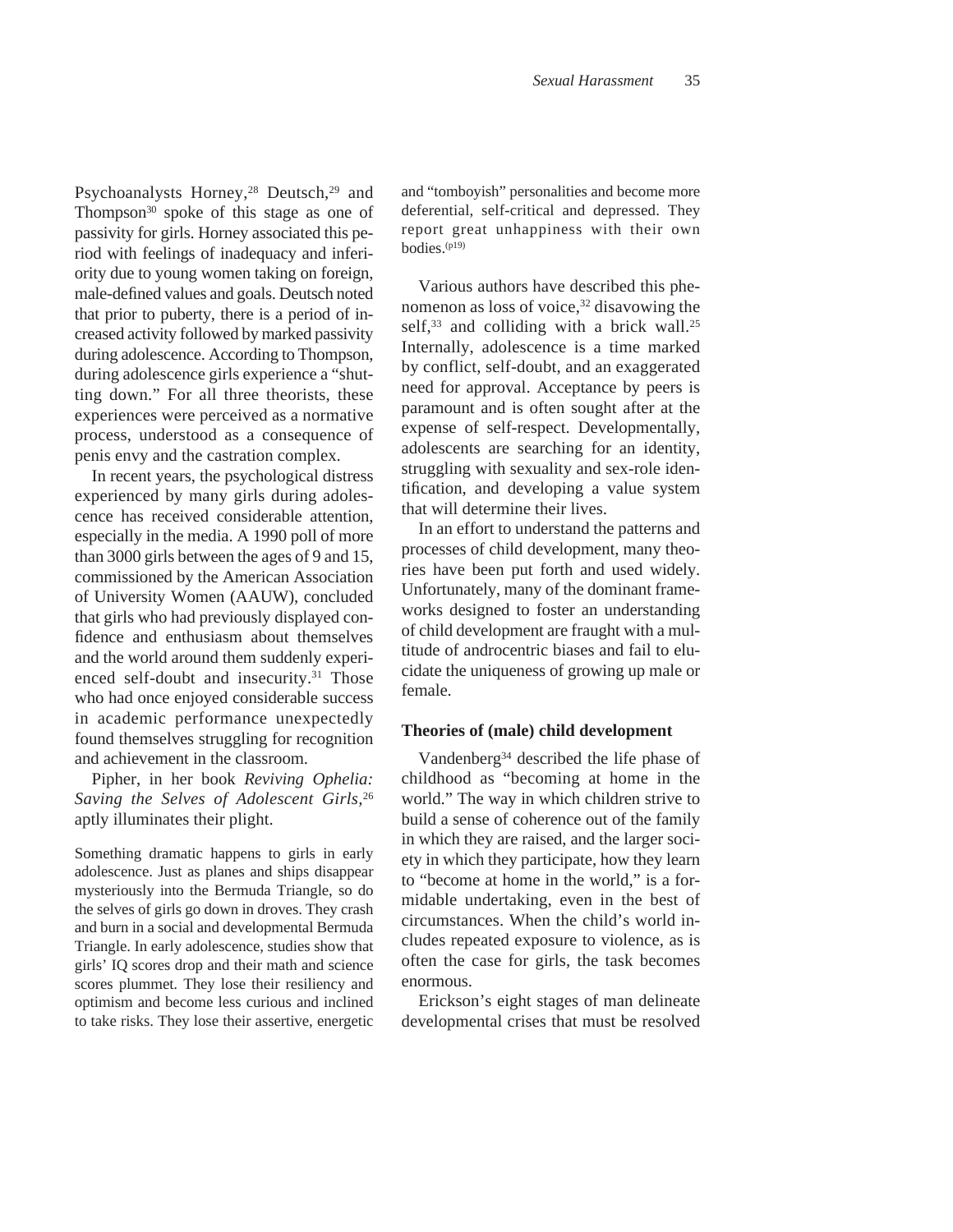at each stage in order to be able to move on to the next stage. With the exception of infancy, when the developmental task is to achieve a sense of trust, and in which development is grounded in the experience of relationship, all successive stages are characterized by increasing degrees of separation and individuation. For girls and young women, however, research has shown that interconnections and relationships are typically more important than they are for boys and young men.<sup>25</sup> As Miller<sup>35</sup> has observed, women's sense of self evolves in the context of important relationships in which the goal is the development of mutually empathic relationships.

The depiction of childhood as an orderly progression through a series of stages and tasks may also be problematic for girls and young women. According to Douvan and Edelson,<sup>36</sup> the development of identity formation and intimacy among girls occurs simultaneously, rather than sequentially as it does for boys. The complexity and competing needs of the psychological tasks posed to adolescent girls are confusing. When chronic exposure to violence is part of the girls' everyday reality, their ability to negotiate this phase of life may be further jeopardized, causing them to make choices that limit opportunities.

Kohlberg<sup>37</sup> has developed an elaborate hierarchy of moral stages and has been widely acknowledged as the leading expert on the moral development of children. His influence on those attempting to understand child behavior is profound. The stages that he posits as universal, cross-cultural principles were derived from the responses of 84 boys to hypothetical moral dilemmas. Although Kohlberg's schema includes six stages of moral development, his limited research on girls has shown that they rarely move beyond the third stage, where morality is understood in interpersonal terms, and where goodness is equated with helping and pleasing others. Gilligan<sup>25</sup> has argued that Kohlberg's stages do not reflect the way in which females approach and resolve moral issues. Within his framework, girls are unlikely to find themselves at the higher end of the morality spectrum, which involves the abstraction of moral principles outside of the context in which moral decisions are made.

The common weakness in the dominant theories about the growth and development of children is that development is conceptualized as a "normative" process, with emphasis on the orderly progression of the child and with little attention paid to differences based on gender. Further, these theories are derived almost exclusively from research with boys. Thus, the quality of embeddedness in social interaction and personal relationships that characterizes the lives of girls and women is not only a descriptive difference but also a developmental liability when the milestones of child and adolescent development are markers of increasing separation. Because girls tend to be more concerned with cultivating relationships with others than with establishing a separate identity, they will always be disadvantaged within developmental frameworks that value autonomy, separation, and independence above all else.

#### **REVIEW OF THE LITERATURE**

Defining sexual harassment is difficult given its amorphous nature and the fact that, in certain contexts, some of the behaviors it encompasses are deemed acceptable. According to Larkin,<sup>38</sup> sexual harassment is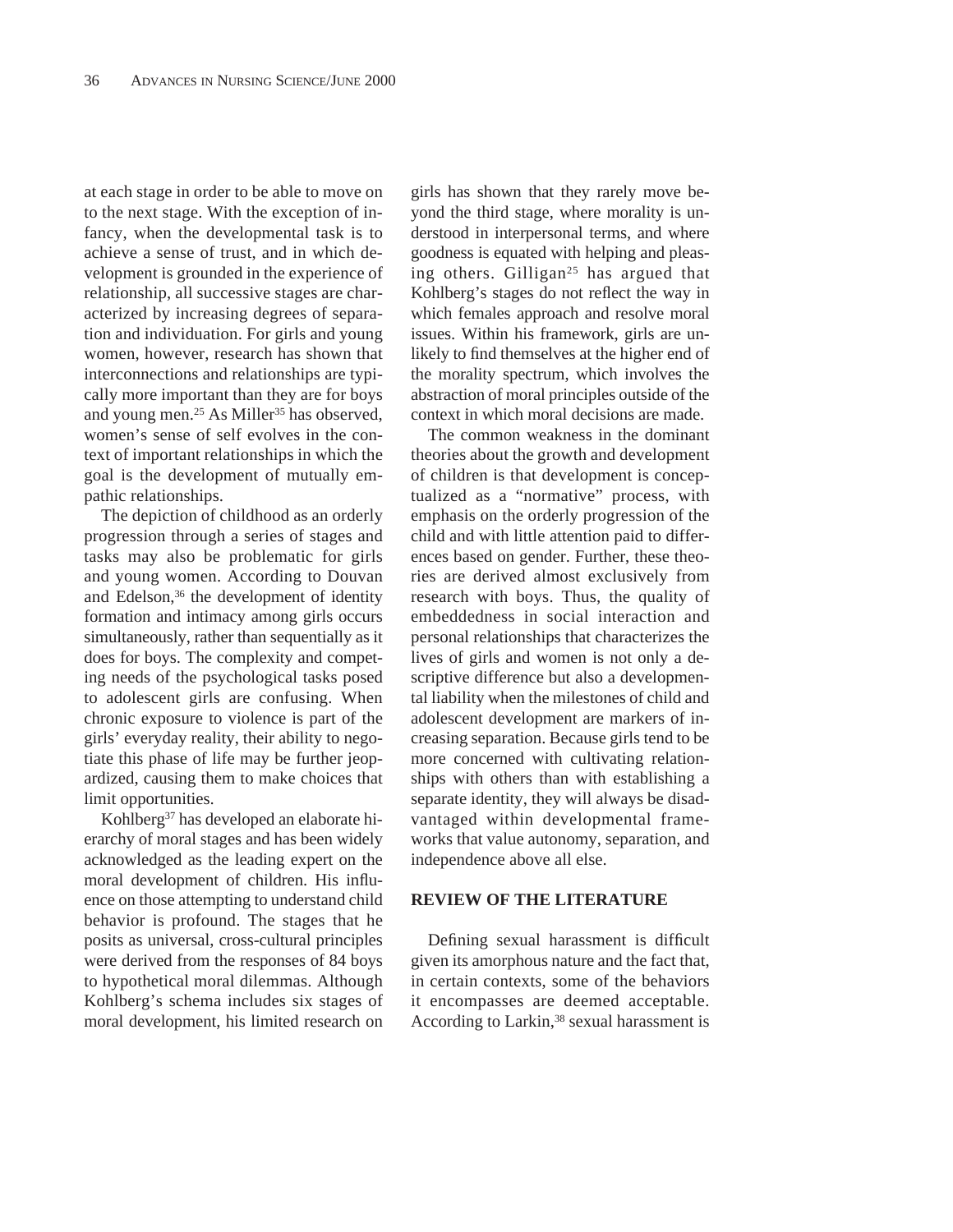an expression of sexism that reflects and reinforces the unequal power that exists between men and women in our patriarchal society. It is unwanted and unwelcome sexual behavior that interferes with everyday life. While put-downs and negative comments about one's gender are among the more common forms of sexual harassment, it is a problem that has many manifestations. Verbal sexual harassment may include demeaning comments, insults, invasive questions, whistling, racist comments and slurs, demands, threats, propositions, persistent invitations for dates, or harassing phone calls. Physical sexual harassment may include grabbing, touching, rubbing, threatening acts, flashing, or fondling. Alternatively, sexual harassment may be visual in nature and include invasive watching such as leering or ogling, sexual gesturing, pornographic material, or demeaning and disturbing graffiti.38

Buchwald, Fletcher, and Roth<sup>39</sup> have suggested that sexual harassment is best conceptualized as one manifestation of the way in which sexual violence against women is condoned in society. These investigators spoke of a "rape culture" whereby violence against women and children is viewed on a continuum of behaviors, from sexual harassment, including unwanted sexual comments and innuendo at one end of the spectrum to rape at the opposite end.

A search of nursing databases from the last 5 years indicates that the nursing profession has largely overlooked the problem of sexual harassment. Several studies were uncovered that addressed sexual harassment of nurses in the workplace; only one study was found that related to the experience of unwanted sexual attention and its effects upon the health of adult women.40 No published nursing studies addressed sexual harassment directed

toward the girl child. A search of databases outside of nursing, including psychology, sociology, education, and counseling, revealed a robust literature with respect to sexual harassment of college and university women $41-43$  and harassment in the workplace, but again, very scant research related to girls.

Despite the relative lack of attention devoted to sexual harassment, several large surveys indicate that many young women in high schools encounter it daily. In one of the largest surveys, commissioned by the AAUW Foundation and released in 1993, it was reported that sexual harassment was experienced by 81% of girls, ages 9 to 15 years. Almost two thirds of the respondents indicated that they had told their harassers to stop; one third had used force; and over three fourths reported incidents of sexual harassment in their schools.<sup>44</sup> In a 1992 survey published in "Seventeen" magazine, responses from a nonscientific random sample of 2000 girls ages 9 to 19 years revealed similar findings. Eighty percent admitted that they had experienced sexual harassment and almost one half reported daily occurrences of unwanted sexual attention. Two thirds of these incidences were witnessed by other people and the most frequent site was the classroom, followed by the hallway and other locations on school property.45

In one Canadian survey, Bagley, Bolitho, and Bertrand<sup>23</sup> found that only 23% of their sample of 1025 adolescent women from western Canada had experienced sexual assault, including harassment. These authors noted, however, that the questionnaire used in their study asked about "more serious" dimensions of sexual harassment, including sexual assault. Thus, the more subtle forms of harassment were unlikely to be captured, resulting in the relatively lower reports of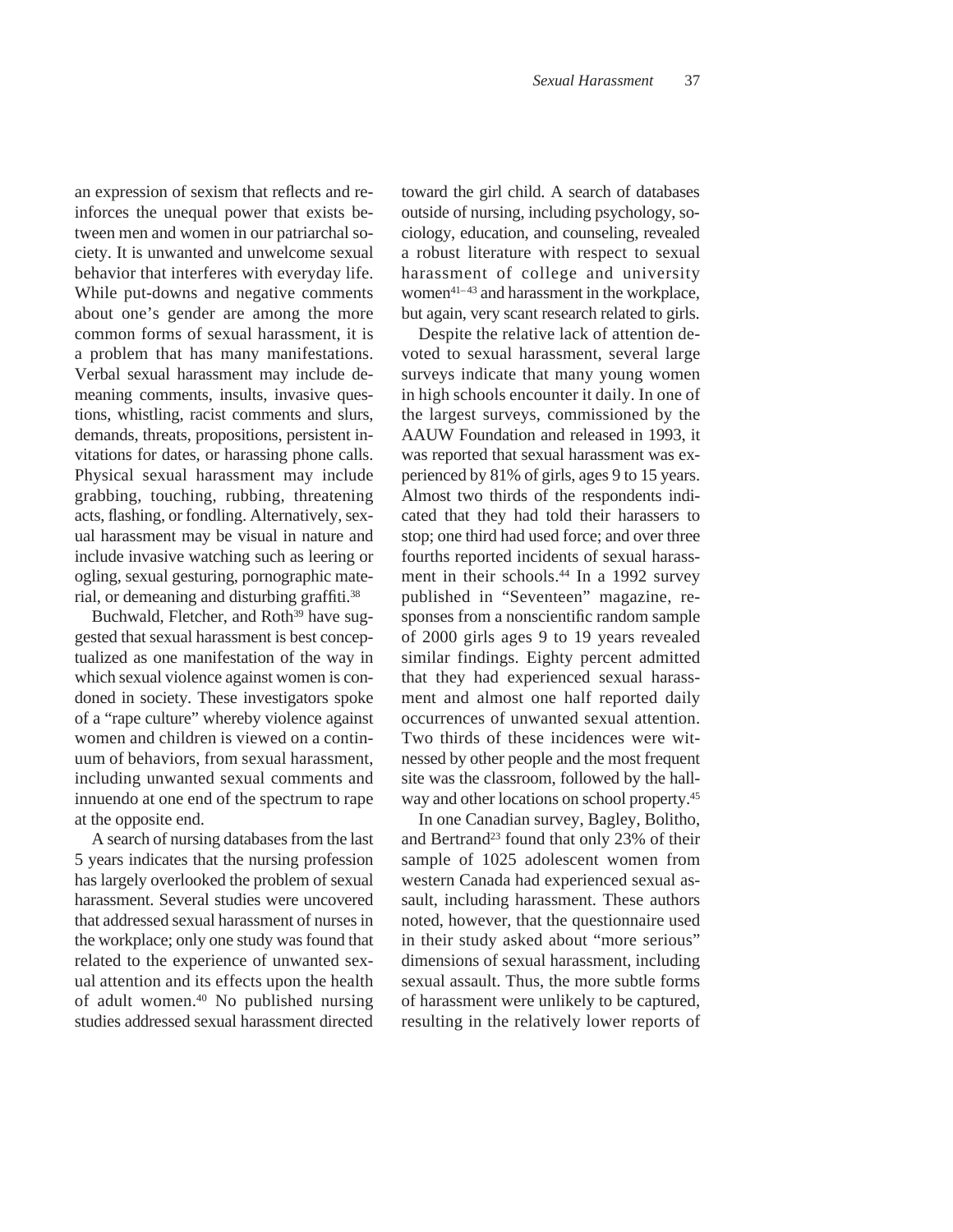sexual harassment. One particularly noteworthy finding from this research was that incidences of sexual harassment were not evenly distributed among their sample of girls from grades 7 through 12. Bagley et al noted that some of the adolescents in their research might have been sexually abused in the home. A frequent sequel of sexual abuse in the home is sexualized behaviors in the community, contributing to a risk of sexual revictimization. Further research, however, is needed to explore this relationship.

The ways in which sexual harassment affects health are not well understood. With respect to adult women, Jones and Remland<sup>46</sup> evaluated the costs and "benefits" associated with sexual harassment from the viewpoint of perpetrators as well as the victims. These authors concluded that women may perceive unwanted advances as bothersome, but that the costs are relatively minor. In contrast, Esacove40 observed that women in her research experienced a "diminishing sense of self" and were affected, both physically and emotionally, by their encounters with sexual harassment.

In one of the larger studies related to the effects of workplace harassment upon adult women, Dansky and Kilpatrick<sup>24</sup> observed a broad range of physical and psychological costs. In this survey of 3006 women, ages 18 to 34 years, those who had been harassed were at significantly greater risk of posttraumatic stress disorder and depression than those who had not experienced harassment. Similar findings were reported by Charney and Russell, $47$  who observed that sexual harassment is frequently associated with mental health impairments in adult women.

Research concerning the health effects of sexual harassment on girls and young women remains, for the most part, an unexamined area. Several writers have observed a tendency among girls to drop out of school, to suffer from lowered self-esteem, depression, feeling and being unsafe in public places, eating disorders, and suicidal thoughts and attempts.31,38,45 This line of investigation, however, is still relatively new, and much remains to be learned. It has only been in the last decade that we have begun to conceptualize violence as an important public health concern. However, based on current understandings about the relationship between sexual harassment and health among adult women, it is reasonable to speculate that subtle and explicit forms of violence, including sexual harassment, would jeopardize the physical and emotional health of girls and young women.

Although largely conceptualized as a "woman's" issue, several studies have claimed that males also may be targets of sexual harassment, and that efforts to eliminate sexual violence, including harassment, should be directed equally to males who are "victims."48 This position was challenged by F. Rooney (unpublished manuscript, 1998), who noted that such a perspective would only have merit if boys and girls were equally subjected to sexual harassment. Overwhelmingly, however, the research supports the notion that boys harass and girls are harassed. According to Orenstein,<sup>31</sup> the behavior is less a statement about sexuality than an assertion of dominance. As Orenstein wrote:

*Research concerning the health effects of sexual harassment on girls and young women remains, for the most part, an unexamined area.*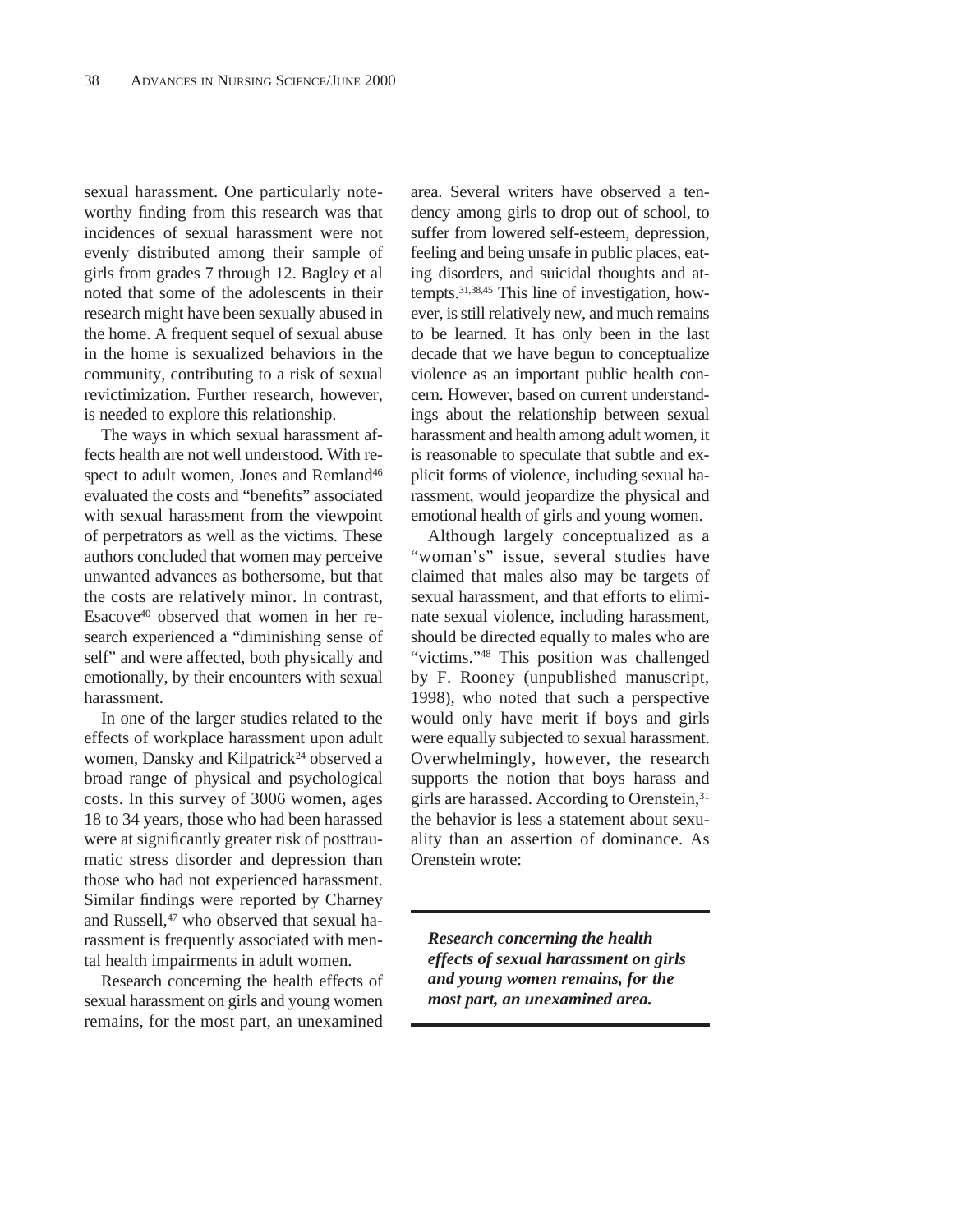The prevalence of sexual harassment reminds us that boys learn at a very young age to see girls as less capable and less worthy of respect. One need only consider that the most shameful insult that one boy can hurl at another is still *girl!*. . . to understand how aware children are of female powerlessness, and how important it is for boys to distance themselves from that weakness in order to feel like men.<sup>(p116)</sup>

Although there are instances when girls harass boys, the meaning of the event is different. Many boys report that they like being sexually harassed by girls, which, by definition, means that they were not sexually harassed. Further, when boys experience adverse consequences, these are much less significant than those experienced by girls. For boys, harassment tends to be a jockeying for status among peers, whereas for girls it is a matter of being put in their place, of inferiority and subordination.

From this review of the literature, it is clear that sexual harassment occurs as a pervasive, pernicious, and highly public problem for girls. Despite this reality, there is still a sense that it is not taken seriously, that sexual harassment is often labeled as "teasing," and that many harassing behaviors are viewed as normal adolescent rites of passage. Largely missing from studies conducted to date are the voices of girls relating their own perceptions, feelings, and experiences with this form of "everyday" violence.

## **LISTENING TO THE VOICE OF THE GIRL CHILD**

In our work on violence prevention and the girl child, it was important that we listen to what the girls had to say about their lives. In order to capture their voices, focus group interviews were conducted with ethnically

and geographically diverse groups of girls throughout the province of Ontario. Consistent with our perspective that all girls are vulnerable and "at risk," we deliberately selected girls not typically included under the health and social services "safety net." Two focus groups were held at a girls' summer camp; one was conducted in a rural, northern Ontario community; one in a major metropolitan center; and one at a group home for girls who, for various reasons, were unable to live with their families of origin. In total, 33 girls participated in 5 focus groups. The sample ranged in age from 11 years to 16 years; 15 girls were 11 to 13 years and 18 girls were 14 to 16 years old. In addition, we conducted focus groups with community leaders, researchers, and activists who work with varied populations of girls and young women. These data are not presented here, but key points will be incorporated into the discussion as appropriate.

An interview guide developed for this research was used to elicit the girls' thoughts about growing up female. Included were questions regarding their feelings and experiences about being girls, what they liked or disliked about being girls, the most significant challenges and joys of "girlhood," and where they learned what being a girl is "supposed to be." The focus groups were audiotaped and transcribed. Each transcript was read several times by at least two members of the research team. Data were analyzed using techniques suggested by Morgan<sup>49</sup> for the analysis of focus group data.

## **FINDINGS**

Although we did not ask any specific questions about violence or harassment during the focus groups, the occurrence of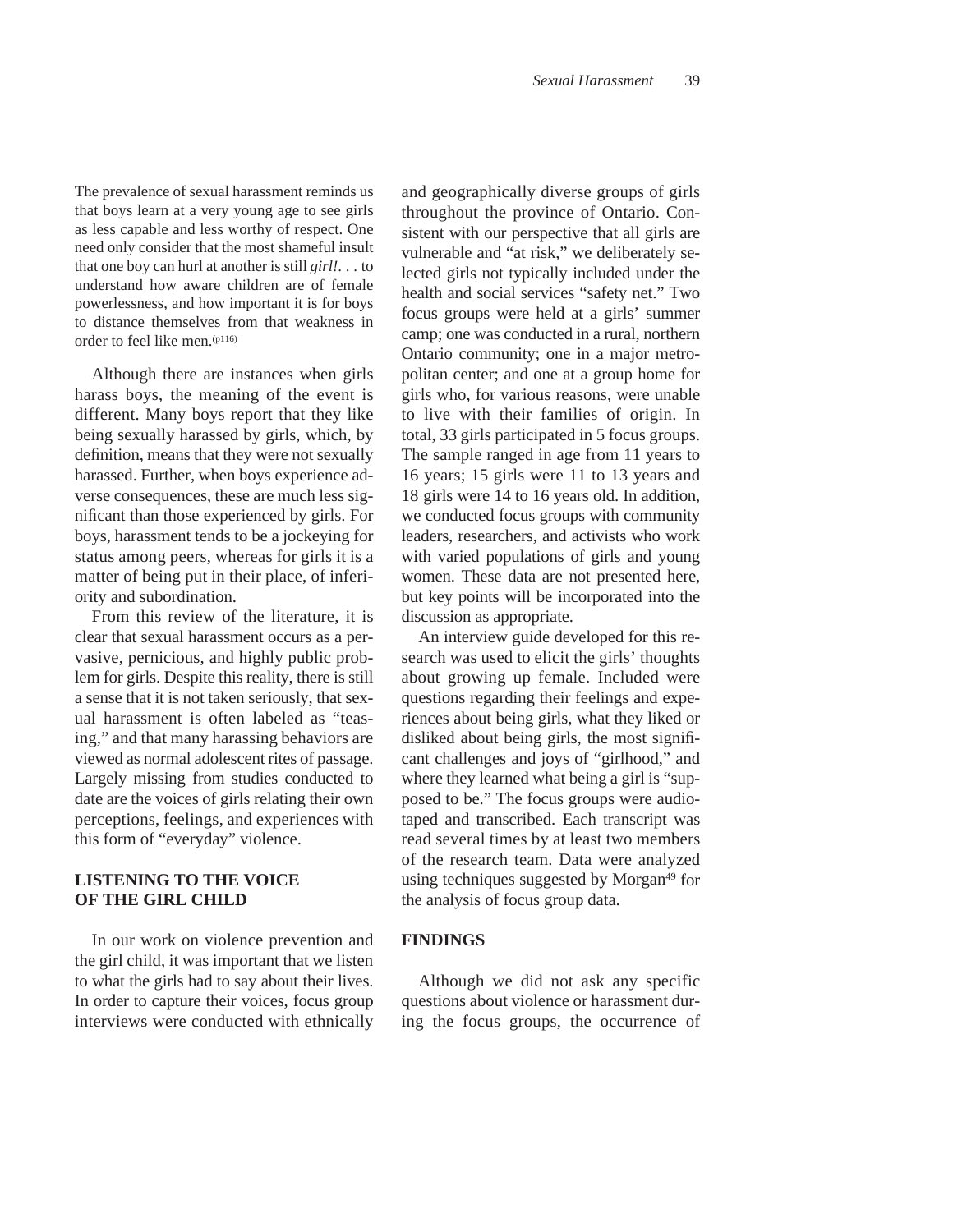both subtle and explicit forms of violence emerged as a pervasive and powerful theme throughout all of the sessions. However, not all forms of violence were equally recognized or "named" as violence by the girls. For example, put-downs and demeaning remarks in the context of dating were often tolerated as a way to "keep" boyfriends. Similarly, consistent with reports in the literature, sexual harassment was often discounted by girls as "teasing" and "just having fun."

## **"What are you supposed to do? Just sit there and let it happen?"**

The girls repeatedly described a multitude of ways in which their sense of self was silenced. Not only did they report many disturbing instances of harassing behaviors, but there was also a perception that there were no consequences for the perpetrators even when such behavior was reported to peers, teachers, and, in some cases, to family members. Repeatedly, there was a sense that they were the ones who "got in trouble" rather than the perpetrators. As one participant stated, "If girls do fight back against the boys we get detentions, but boys don't if they fight back." Another participant similarly told about "one guy who pinches bums. We held him by the arms so he couldn't pinch, brought him to the teacher and she sent us girls to the office." One female aptly summed it up when she asserted, "Guys can jump on our backs and grab our breasts; we told the office and we got in trouble. So we get messages from teachers that we should ignore when they do this... but what are you supposed to do, just sit there and let it happen?"

Occasionally the girls described their own use of assertive or aggressive measures in response to harassment, evident in the words of one participant. "I don't care if violence is not the solution. If they grab me, I am going to pound them because they have no right to touch my body." As another stated, "I'm not going to take this crap." As these comments suggest, the message that girls receive from important adults in their lives is that they are supposed to submit to seemingly innocuous forms of sexual violence, that these acts should go unquestioned and unchallenged, and that girls should "take it and keep quiet." Such messages present very limited options for girls. If they speak out, not only are they punished, but they also learn that the perpetrators are not accountable. If they stay silent, they internalize the blame, or retaliate with aggressive measures. Either way, the act of silencing is clear, and the subsequent effect on girls is devastating.

## **"No place to go"**

Safety was viewed as an important concern to many of the girls. Often, they spoke about a strong sense of danger that seemed to pervade every aspect of daily life, both within the home as well as outside of the home. This concern pertained to many facets of life and included fears about emotional, physical, and sexual abuse and assault. References to sexual harassment were typically not named as such but were revealed within the context of discussions about teasing and name-calling.

Although some girls minimized the violence in their lives, others blatantly stated that there simply are "no places to go" where they feel safe. There is "no justice," "no respect," and "it's not safe for anybody." Such strong language is not surprising in light of the disturbing comments that have been directed toward girls in the name of "teasing." "People make jokes about it, saying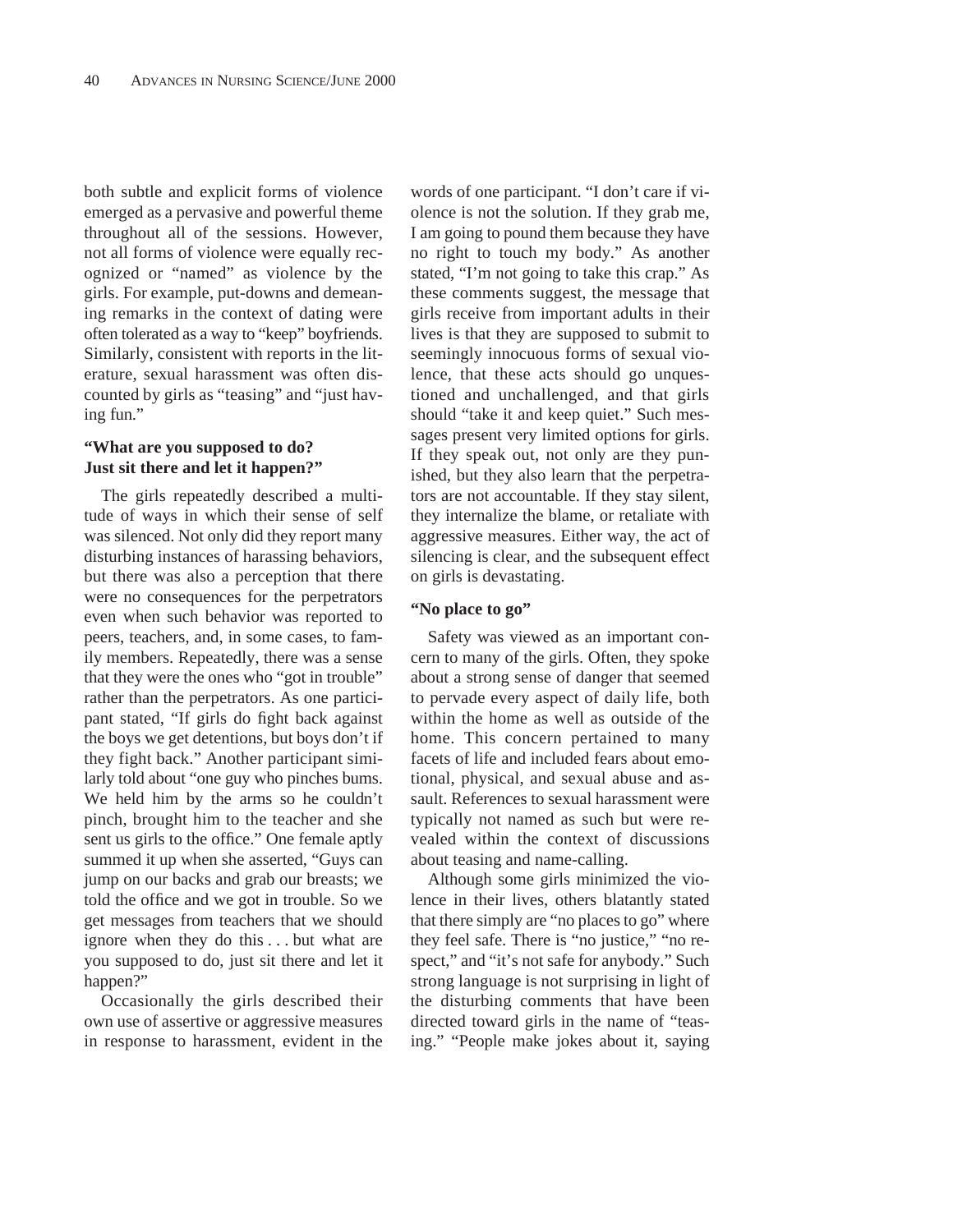'I'm going to rape you' at school. . . . It's not anything to joke about. When you've experienced that, you won't be saying that. It's not a joke," or, "If they touch me, I'm afraid they're going to carry through if I say no. And I'm scared shitless of that.... They don't understand how much it ruins your life." Not only are girls receiving such comments from peers, but from teachers as well. "A male teacher said, 'You have nice thighs, I wish my wife had thighs like that.'" These examples of sexual harassment should not be negated as mere teasing. The fear experienced by these girls is real and cannot be laughed away. The silencing effect of peers, parents, teachers, and authorities, combined with this fear, can result in further isolation.

In addition to voicing concerns regarding sexual harassment, these girls also told of other forms of violence that affected their lives. Whereas some girls told of street violence in their communities, even those who lived in purportedly lower-crime areas admitted fearing for their safety. One girl who lived in a neighborhood where there are gangs and frequent fighting, and where it was not unusual for girls to get mugged, told of witnessing a man being killed when she was 6 years old. Although there are still gangs in the area, she stated that she "is used to it." Thus, she has become desensitized to some of the violence but is still afraid to go out. Another participant recalled witnessing a man smash a woman's head into a brick wall in her neighborhood. In response to this incident, she and her friend phoned the police and, shortly afterward, several protective measures were instituted, including the installation of more lights on the street. Such community responses were viewed positively and were consistent with an overall sense that, for girls to be safe, they need to take steps to protect themselves.

Specifically, they cited such admonitions as, "walk on busy streets with lights," "take off watch and rings, if anything happens you don't want to lose anything important," and "walk with others."

Beyond the identification of practical, concrete measures for improving safety, several girls spoke of the need for less tangible efforts. Several suggested that education is at the root of the problem and one envisioned a world where "everything is changed," and "where people understand how others feel." Thus, although these girls had great awareness of the potential for finding themselves in dangerous situations and many practical strategies for self-protection, these did not address the fundamental issue of gender-based violence. The onus of protection was considered to be the girls' responsibility and if they failed to take safety precautions, they believed that they must assume at least part of the blame.

# **The many meanings of "family" in the lives of girls and women**

Given the varied backgrounds of the girls who participated in this research, it is not surprising that their families held diverse meanings for them. To some, the family was where they learned about equality, where confidence and self-esteem were encouraged. The possibilities for themselves in their journey from girlhood to womanhood appeared limitless. Yet these girls also described how positive messages conveyed in the home were countered time and again outside of the home, primarily by the media and from the schools. In their homes, they were "born to be free and not be possessed." At school, they described physical aggression and grabbing in the schoolyard and the classrooms and unresponsive school administrators. As one girl recalled, "One guy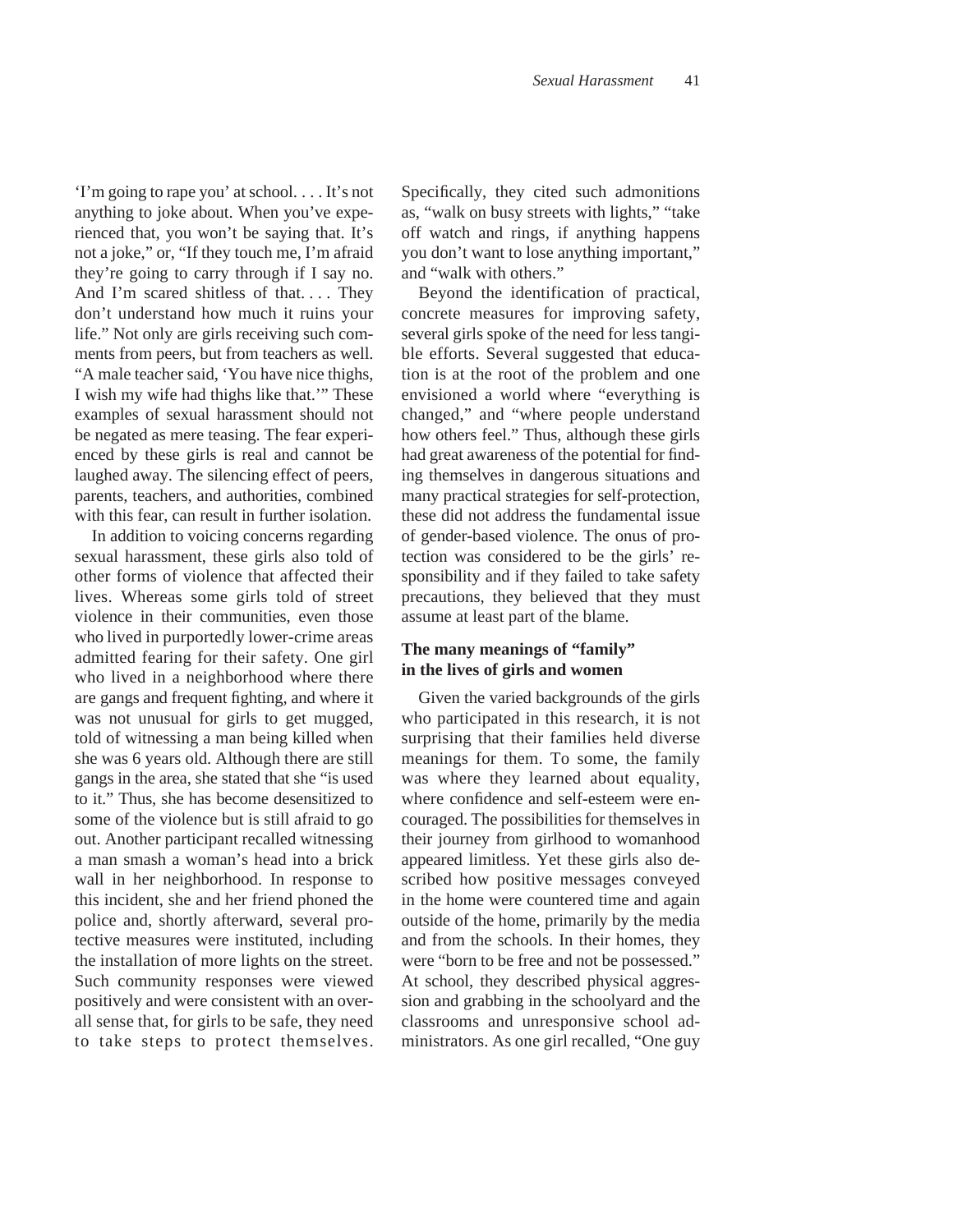looked down my friend's shirt and she pushed him away after he wouldn't leave. We got in trouble for pushing."

For other girls, the family was where they first learned of their status as "second class citizens." Rules, such as curfews, were different for them than for their brothers. In addition, boys often received preferential treatment. "I grew up with four brothers; my parents are always too busy taking my brothers to hockey or something and I'd always have to go to baseball by myself." In one extreme case, two girls spoke of how their actions were regulated by their brothers. The brothers confronted the girls about talking with other boys and even had their friends spy on the girls when they were outside the home. Both the brothers and the parents informed the girls that they were weak and, therefore, in need of protection.

From these accounts, it appears that some girls receive the message that they are incapable of protecting themselves in situations where their safety is in jeopardy. Family members (male) must step in to protect them. However, for many girls, family members within the home posed the greatest risk. Several of them spoke of physical and sexual abuse by uncles, cousins, brothers, and mothers' boyfriends. This is consistent with previous literature that states women and girls are most likely to be victimized by a known assailant. Experiences of sexual harassment and abuse both within the home and school indicate that, for many girls, there are few safe places.

## **DISCUSSION**

Overall, the girls who participated in this research shared experiences that evoked fear and intimidation and that eroded their sense of confidence. As others have described with respect to adult women, the girls experienced feelings of belittlement and a diminished sense of self. Efforts to understand the endemic nature of violence in their everyday lives elicited many thoughtful responses. Several suggested that the media were responsible, whereas others lay blame with the schools; some suggested that violence progresses in a somewhat linear fashion from the micro- to the macrolevels, explaining that violence begins in the home. As men learn that they have the right to control and abuse women in the home, they are entitled to similar behaviors outside of the home. Many other explanatory factors were identified, including the schools and religious institutions. Most notably absent from their understandings was an analysis of the role of gender, including male power and control, within a patriarchal society.

The girls and young women who participated in this research told of a multitude of ways in which subtle and more blatant forms of sexual harassment are experienced in their everyday lives. Through their experiences, the manner by which gender-based sexual violence becomes "normalized" is clear. The frequency with which sexual harassment occurs, the overwhelming perception that schools do little to discourage or even discuss this behavior, and the exploitation of girls by the media and society more generally combine to reinforce the prevalent "boys will be boys" attitude. The net effect is a tacit endorsement of sexual harassment. As long as there are no consequences to the perpetrators, harassing behaviors will continue unabated and publicly. In the process, girls' experiences become trivialized, their sense of confidence and safety undermined, and the institutionalization of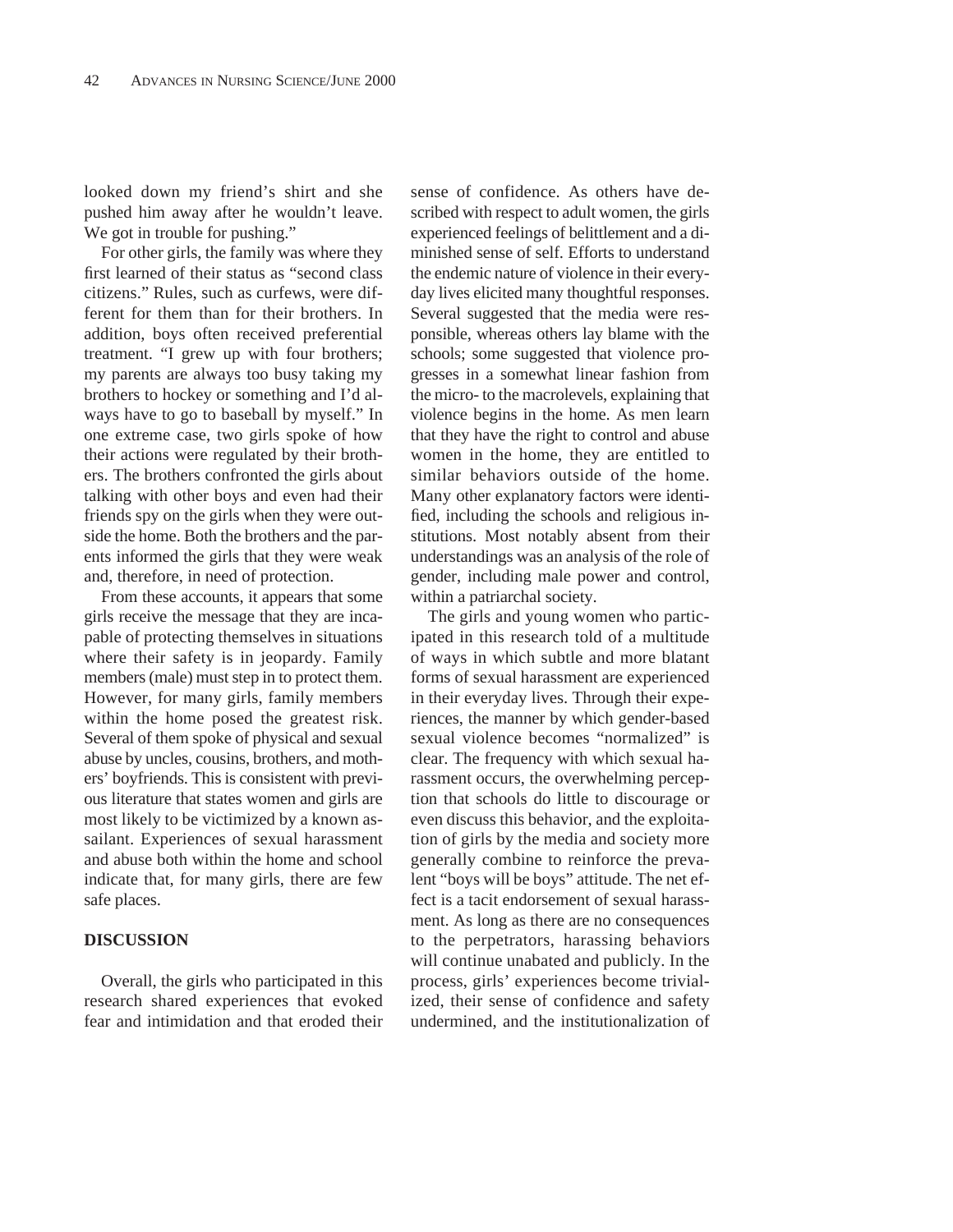male domination of women is perpetuated. The message conveyed repeatedly is that sexual harassment is acceptable.

Nurses have numerous opportunities to interact with adolescent and pre-adolescent girls in many settings. In view of the endemic nature of sexual harassment in their everyday lives, it is essential that they devise strategies that challenge this harmful behavior. There are no easy solutions, yet the responsibility for ending sexual harassment should not lie exclusively in the hands of girls and women. Nurses, educators, family members, and all others who interact with this population need to share the responsibility of creating and maintaining violence-free communities. Strategies are needed that empower girls to deal with sexual harassment. Teaching and encouraging girls about the process of resistance is one strategy that may enable them to avoid the "crash" or at least minimize its effect on their lives. Ideally, the resistance needs to be taught in all realms and from an early age. However, adolescent girls are not members of our society that typically receive services. Researchers continue to receive backlash when conducting female-only studies, and government agencies rarely provide adequate resources to meet their needs. Because girls who are troubled often respond in different ways than boys—girls tend to respond by withdrawal and isolation, whereas boys become violent and aggressive—they are mistakenly assumed to be less troubled than boys and, thus, in less need for services and programs.

The notion of resistance can take many forms. Gilligan<sup>25</sup> spoke of a type of resistance that comes from a feminist perspective whereby resistance can be seen as a strength, an indication of physical and emotional health or courage. In this context, relationships in which girls feel free to voice their full range of thoughts and feelings are considered to be healthy. Fostering such a relationship within the nursing context allows us to join in the girls' struggles and to hear their truths about their thoughts and feelings.

Acts of healthy resistance can vary from speaking out, avoiding substance use, having healthy sexual encounters, and addressing conflict with a friend in order to stay connected, to direct challenges within a patriarchal context such as advocating against sexism or racism. The common thread is the maintenance of one's voice and speaking one's own truth, being part of a resonant relationship in which girls feel able to speak freely and hear their voices clearly. These types of relationships are, in themselves, acts of resistance.

Speaking the truth can have a cost. It is necessary to be *wisely resistant.* By naming the political realities and discussing these difficulties, resistance strategies can be formulated and shared. It is important to be aware of the careful balance between encouraging resistance and advocating "mouthing off." Given the political climate and its harsh realities, it is necessary to teach a form of resistance that is responsible, respectful, and safe. It is necessary to teach young women "to feel the power of the mind, body, and spirit and yet to be conscious of where and how they speak, giving them the power to maintain voice within patriarchy."50(p174)

In working with adolescent girls, it is important to create a context within which we can identify and "name" the subtle and overt workings of a patriarchal society. For example, when we work with girls who suffer from distorted body image, eating disorders,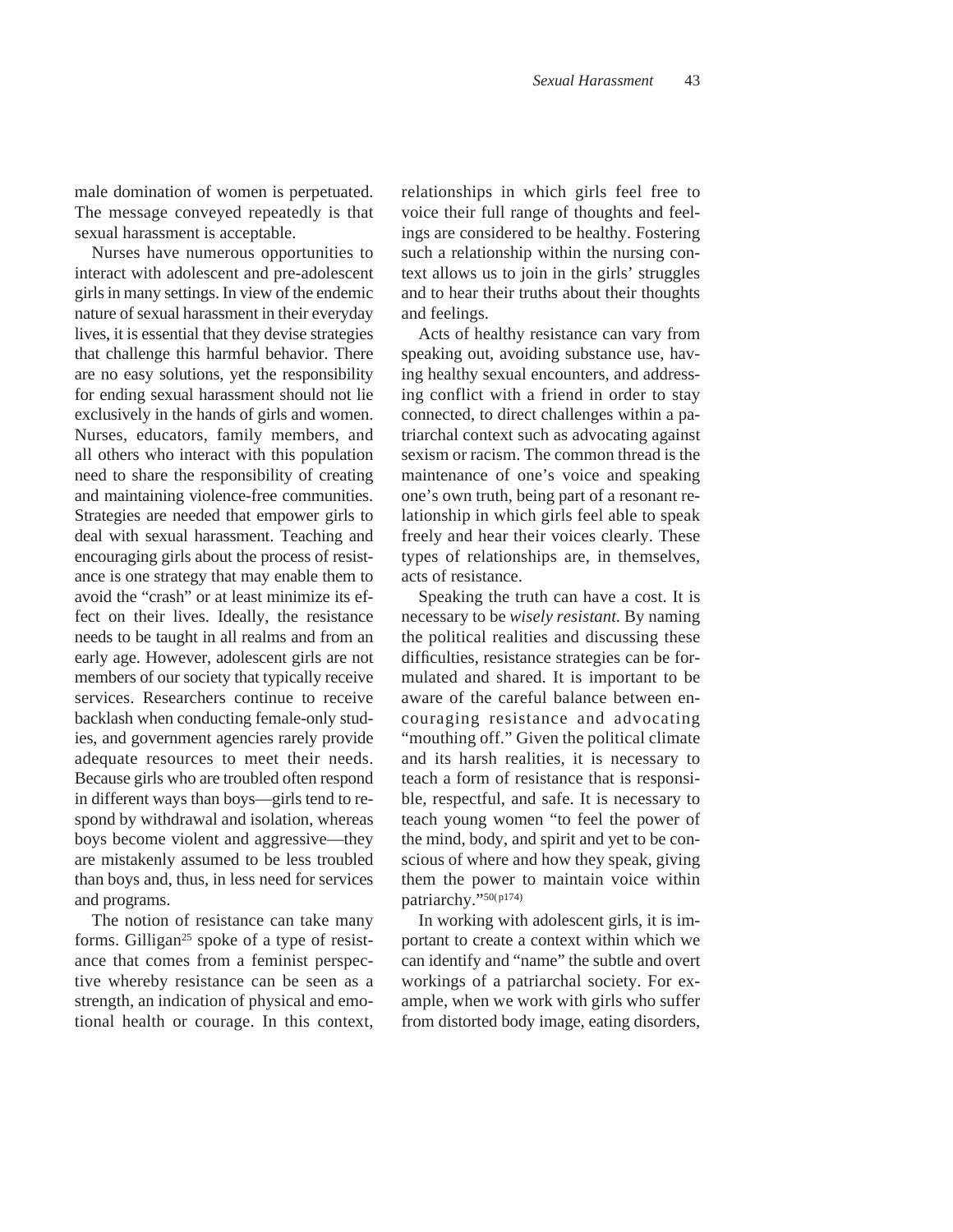or negative views about appearance, it may be advantageous to look through magazines and advertisements to help them realize that our society has idealized being thin, tall, white, and beautiful. This is a deliberate power play in which advertising companies seek to gain psychological and, subsequently, economic control over women. Men derive emotional benefit by creating the beautiful "ideal women" as well as financial benefit by instilling in women the need to attain this ideal. With the realization that the pressure to look a certain way is a societal concern, the focus shifts away from the adolescent girl and into the political arena. It is not she who is deficient or different, but our society that promotes such values.

Nurses are in an ideal position to develop health education programs with young people. In order for girls to be truly safe, we need programs that incorporate a genderbased analysis of the challenges girls face. Programs that do not examine gender as a central dimension of self-esteem cannot possibly address how girls are diminished in a society that profoundly devalues female attributes. The failure to assert that the perpetrators of violence typically are male undermines any health prevention effort on sexual violence. This omission results in girls being denied the most essential tool required to protect and empower themselves—the ability to recognize and name the everyday violence that they are expected to be able to resist and negotiate.

Without the explicit naming and defining of men's sexual violence, gendered violence remains normalized. Ultimately, if we are going to create safe environments for girls and boys and for women and men, prevention efforts must address and include boys. Maintaining a gender analysis as a *Ultimately, if we are going to create safe environments for girls and boys and for women and men, prevention efforts must address and include boys.*

central feature of antiviolence educational approaches requires that we examine how male power is used against boys as well as how boys embody it. It also necessitates that we teach ways in which both girls and boys can unlearn and resist gender inequality in their own lives.

As Larkin<sup>38</sup> has observed, sexual harassment precludes the possibility that girls and young women can achieve equality in its fullest sense. By failing to acknowledge the problem, we give girls confusing and conflicting messages. On the one hand, they are told that their goals and dreams need know no bounds, that their opportunities for success are limitless. At the same time, however, they are increasingly restricted as they attempt to avoid sexual harassment. Although affirmative action and other equal opportunity initiatives have given girls and women many educational options they were once denied, the ongoing nature of sexual harassment serves to ensure that they remain unequal. Beyond the development and implementation of empowering programs that challenge the root causes of all forms of violence against girls and women, we must simultaneously, actively, and loudly join in the larger political struggle against male dominance and one of its primary weapons, sexual harassment. Only then can we begin to overcome the problem of sexual harassment—everyday violence in the lives of girls and women.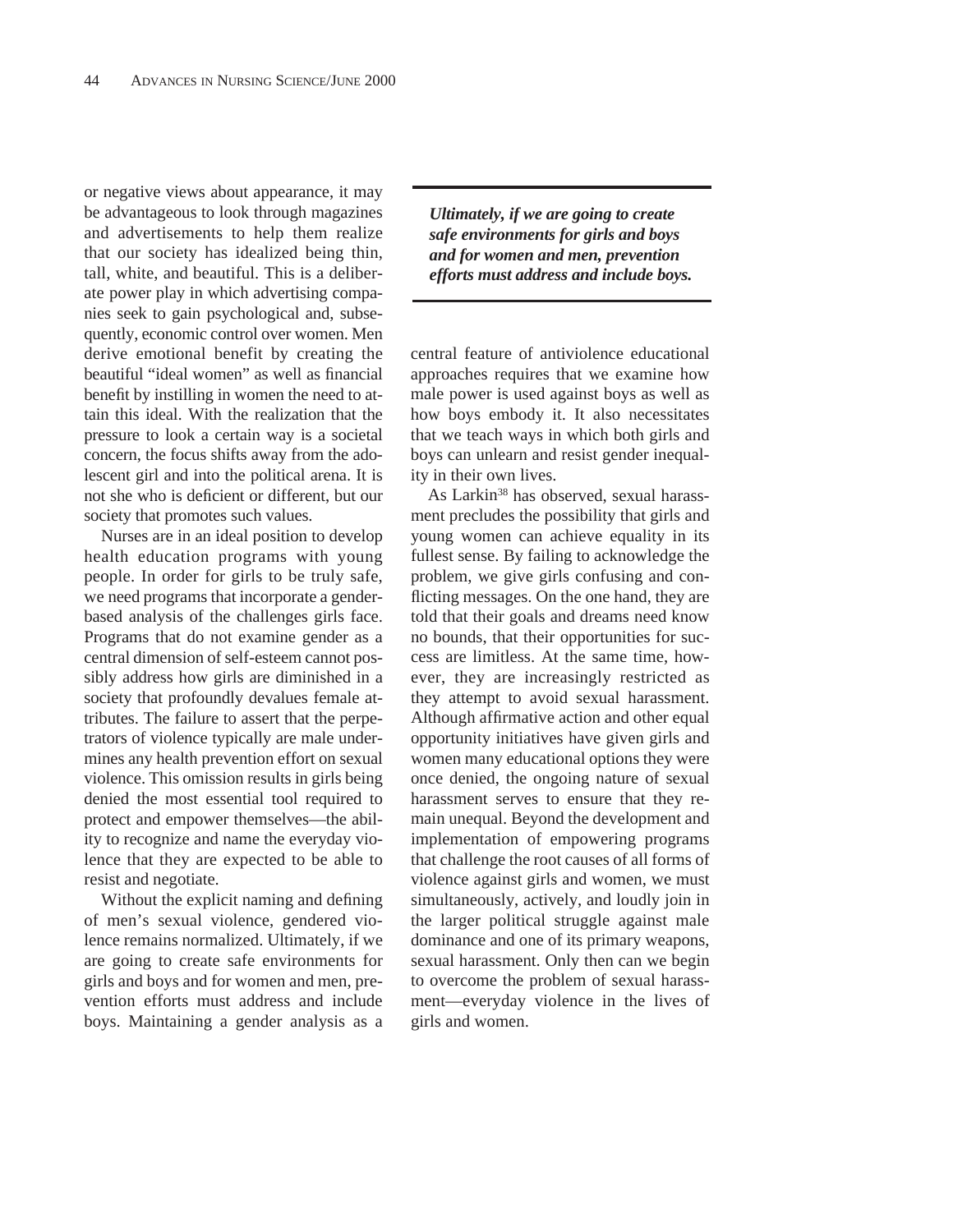#### REFERENCES

- 1. Campbell JC, Kub J, Belknap R, Templin T. Predictors of depression in battered women. *Violence Against Women.* 1997;3:276–293.
- 2. Campbell JC, Miller P, Cardwell M, Belknap R. Relationship status of battered women over time. *J Fam Violence.* 1994;9:99–111.
- 3. Dimmet J. Self-concept and woman abuse: a rural and cultural perspective. *Iss Ment Health Nurs.* 1995; 16:567–581.
- 4. Fishwick N. Nursing care of rural battered women. *AWHONN's Clin Iss Perinatal Women's Health Nurs.* 1993;4(3):441–448.
- 5. Hoff L. *Battered Women as Survivors.* New York: Routledge; 1991.
- 6. Landenburger K. A process of entrapment and recovery from an abusive relationship. *Issues in Ment Health Nursing.* 1989;10:209–227.
- 7. Langford D. Predicting unpredictability: a model of women's processes of predicting battering men's violence. *Scholarly Inquiry Nurs Prac.* 1996;10:387–390.
- 8. Merritt-Gray M, Wuest J. Counteracting abuse and breaking free: the process of leaving revealed through women's voices. *Health Care Women Int.* 1995;16:399–412.
- 9. Campbell DW, Gary FA. Providing effective interventions for African American battered women: Afrocentric perspectives. In: Campbell J, ed. *Empowering Survivors of Abuse: Health Care for Battered Women and Their Children.* Thousand Oaks, CA: Sage; 1998:229–240.
- 10. Ulrich Y. What helped most in leaving spouse abuse: implications for interventions. *AWHONN's Clin Iss Perinatal Women's Health Nurs.* 1993;4(3):385–390.
- 11. Wuest J. Fraying connections of caring women: an exemplar of including difference in the development of explanatory frameworks. *Can J Nurs Res.* 1997;29(2):99–118.
- 12. Attala J. Preschool children of battered women identified in a community setting. *Iss Comprehensive Pediatr Nurs.* 1997;20:217–225.
- 13. Berman H. Stories of growing up amid violence by refugee children of war and children of battered women living in Canada. *Image: J Nurs Scholarship.* 1999;31(1):57–63.
- 14. Henderson A. Children of abused wives: their influence on their mothers' decisions. *Can Ment Health.* 1990;69:10–13.
- 15. Humphreys J. The work of worrying: battered women and their children. *Scholarly Inquiry Nurs Prac.* 1995;9:127–145.
- 16. Pettee EJ. Elder abuse: implications for staff development. *J Nurs Staff Develop.* 1997;13:7–12, 60.
- 17. Bohn D, Holz K. Sequelae of abuse: health effects of childhood sexual abuse, domestic battering, and rape. *J Nurs Midwifery.* 1997;41:442–455.
- 18. Hall JM, Kondora LL. Beyond "true" and "false" memories: remembering and recovery in the survival of childhood sexual abuse. *Adv Nurs Sci.* 1997; 19(4):37–54.
- 19. Kondora LL. Living the coming of memories: an interpretive phenomenologial study of surviving childhood sexual abuse. *Health Care Women Int.* 1995;16:21–30.
- 20. Fry-Bowers E. Community violence: its impact on the development of children and implications for nursing practice. *Pediatr Nurs.* 1997;23:117–121.
- 21. Campbell JC, Humphreys J, eds. *Nursing Care of Survivors of Family Violence.* St. Louis: Mosby; 1993.
- 22. Campbell JC, ed. *Empowering Survivors of Abuse: Health Care for Battered Women and Their Children.* Thousand Oaks, CA: Sage; 1998.
- 23. Bagley C, Bolitho F, Bertrand L. Sexual assault in school, mental health and suicidal behaviors in adolescent women in Canada. *Adolescence.* 1997;32:361–366.
- 24. Dansky B, Kilpatrick D. Effects of sexual harassment. In: O'Donahue W, ed. *Sexual Harassment: Theory, Research, and Treatment.* Boston, MA: Allyn & Bacon; 1997:152–174.
- 25. Gilligan C. *In a Different Voice.* Cambridge, MA: Harvard University Press; 1982.
- 26. Pipher M. *Reviving Ophelia: Saving the Selves of Adolescent Girls.* New York: Ballantine Books; 1994.
- 27. Freud, S. The transformation of puberty. In Freud S. *Three Essays on the Theory of Sexuality.* New York: Basic Books; 1962.
- 28. Horney K. The flight from womanhood. *Int J Psychoanal.* 1926;7:324–339.
- 29. Deutsch H. *Psychology of Women.* Vol 1. New York, NY: Grune & Stratton; 1944.
- 30. Thompson C. Cultural pressures in the psychology of women. *Psychiatry.* 1942;5:331–339.
- 31. Orenstein, P. *School Girls: Young Women, Self-Esteem and the Confidence Gap.* New York: Doubleday; 1997.
- 32. Taylor JM, Gilligan C, Sullivan AM. *Between Voice and Silence: Women and Girls, Race and Relationship.* Cambridge, MA: Harvard University Press; 1995.
- 33. Stern L. Disavowing the self in female adolescence. *Women Ther.* 1991;11(3/4):105–117.
- 34. Vandenberg D. *Being and Education.* Englewood Cliffs, NJ: Prentice Hall; 1971.
- 35. Miller JB. *Toward a New Psychology for Women.* Boston, MA: Beacon Press; 1976.
- 36. Douvan E, Edelson J. *The adolescent experience.* New York: Wiley; 1966.